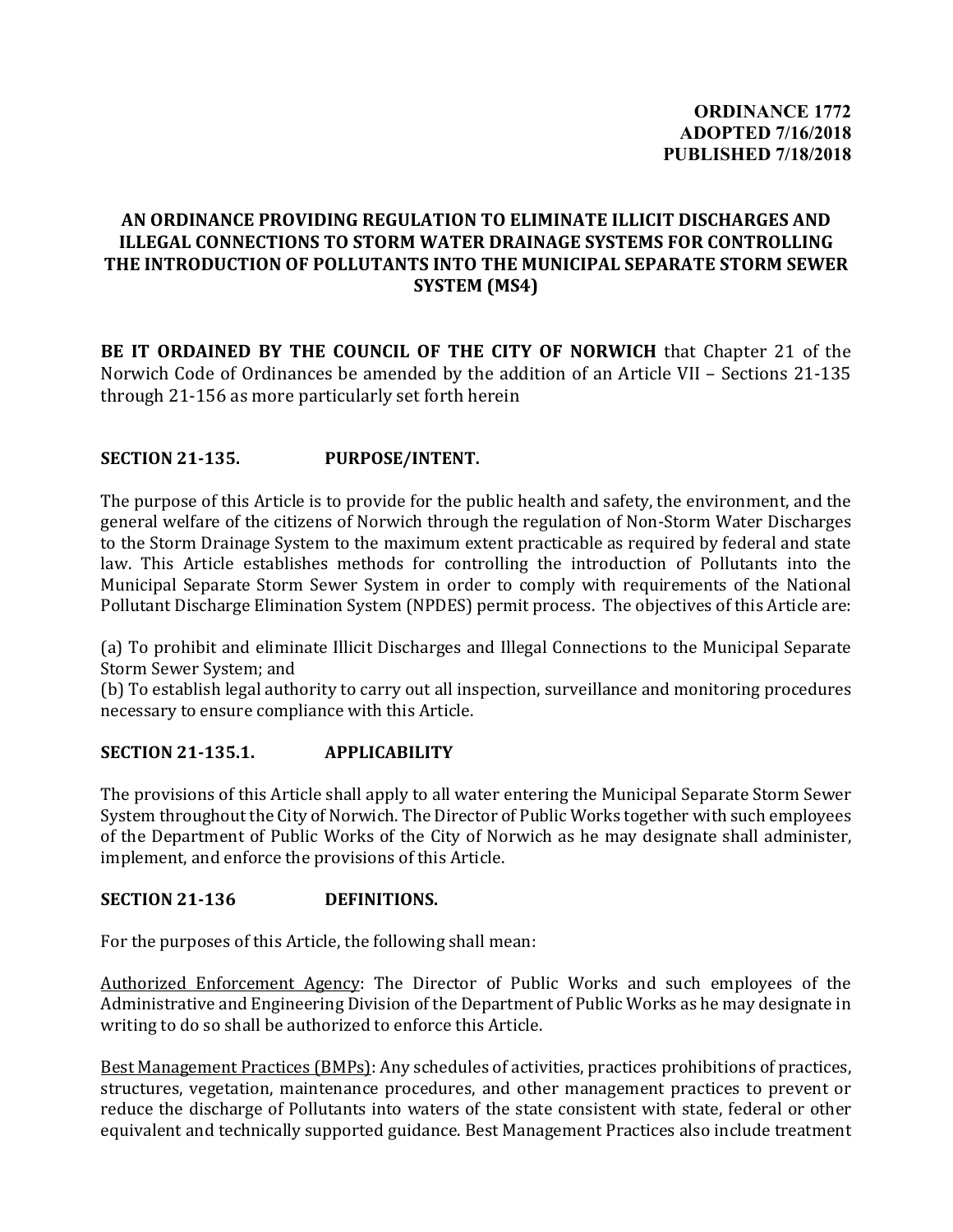requirements, operating procedures, and practices to control site runoff, spillage or leaks, sludge or waste disposal, or drainage from material storage.

Clean Water Act. The federal Water Pollution Control Act (33 U.S.C. § 1251 et seq.), and any subsequent amendments thereto.

Construction/Demolition Activity. Any activity associated with construction or demolition at a site including, but not limited to, clearing and grubbing, grading, excavation, and dewatering.

Hazardous Materials. Any material, including any substance, waste, or combination thereof, which because of its quantity, concentration, or physical, chemical, or infectious characteristics may cause, or significantly contribute to, a substantial present or potential hazard to human health, safety, property, or the environment when improperly treated, stored, transported, disposed of, or otherwise managed.

Illicit Discharge. Any direct or indirect Non-Storm Water Discharge to the Municipal Separate Storm Sewer System, except as exempted by Sections 21-137 or 21-140 of this Article.

Illegal Connections. An Illegal Connection – shall consist of either of the following: a) Any pipe, open channel, drain or conveyance, whether on the surface or subsurface, which allows an Illicit Discharge to enter the Storm Drainage System including but not limited to any conveyances which allow any Non-Storm Water Discharge including sewage, process wastewater, and wash water to enter the Storm Drainage System and any connections to the Storm Drainage System from indoor drains and sinks, regardless of whether said drain or connection had been previously allowed, permitted, or approved; or b) any pipe, open channel, drain or conveyance connected to the Municipal Separate Storm Sewer System which has not been documented in plans, maps, or equivalent records and approved by the Authorized Enforcement Agency.

Industrial Activity. Activities subject to NPDES Industrial Permits as defined in 40 CFR, Section 122.26 (b)(14) or C.G.S. §22a-430b.

Municipal Separate Storm Sewer System means any facility designed or used for collecting and/or conveying Storm Water, including but not limited to any roads with drainage systems, highways, municipal streets, curbs, gutters, inlets, catch basins, piped storm drains, pumping facilities, Structural Storm Water Controls, ditches, swales, natural and man-made or altered drainage channels, reservoirs, and other drainage structures, and which is owned or maintained by the City of Norwich.

National Pollutant Discharge Elimination System (NPDES) Storm Water Discharge Permit means a permit issued by the Connecticut Department of Energy and Environmental Protection (CT DEEP) under authority designated pursuant to 33 USC  $\S$  1342(b) that authorizes the discharge of Pollutants to waters of the United States, whether the permit is applicable on an individual, group, or general area-wide basis.

Non-Storm Water Discharge. Any discharge to the Storm Drainage System that is not composed entirely of Storm Water.

Person. Any individual, association, organization, partnership, firm, corporation or other entity recognized by law and acting as either the owner or as the owner's agent.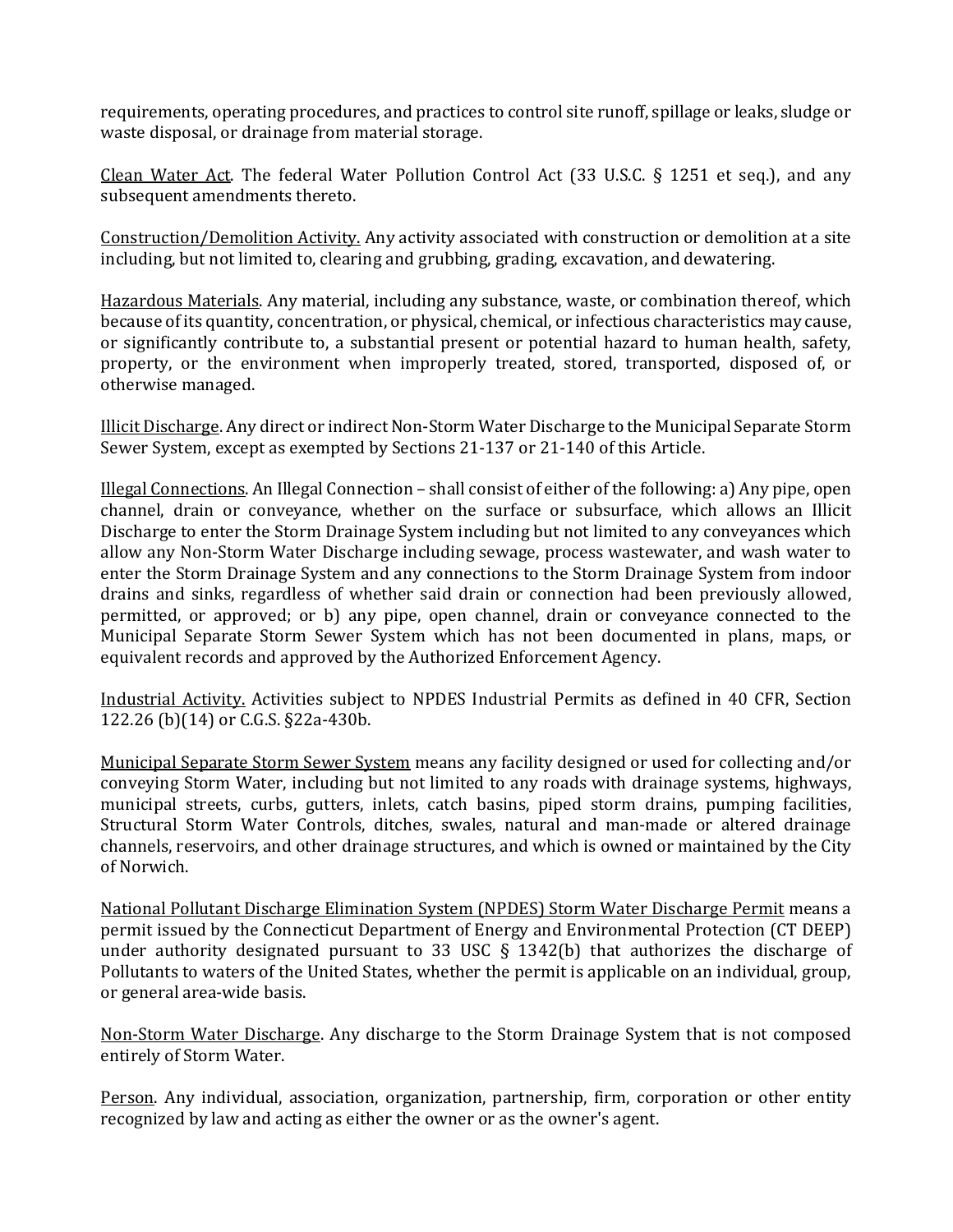Pollutant. Anything which causes or contributes to Pollution. Pollutants may include, but are not limited to: paints, varnishes, and solvents; oil and other automotive fluids, cooking oil or grease; detergents, (biodegradable or otherwise); degreasers; non-hazardous liquid and solid wastes and yard wastes; refuse, rubbish, garbage, litter, or other discarded or abandoned objects, and accumulations, so that same may cause or contribute to pollution; floatables; pesticides, herbicides, and fertilizers; hazardous substances and wastes; sewage, fecal coliform and pathogens; dissolved and particulate metals; animal wastes; wastes and residues that result from the construction or demolition of a building or structure; and noxious or offensive matter of any kind.

Pollution means the contamination or other alteration of any water's physical, chemical, or biological properties by the addition of any constituent and includes, but is not limited to, a change in temperature, taste, color, turbidity, or odor of such waters, or the discharge of any liquid, gaseous, solid, radioactive, or other substance into any such waters as will or is likely to create a nuisance or render such waters harmful, detrimental or injurious to the public health, safety, welfare, or environment, or to domestic, commercial, industrial, agricultural, recreational, and other legitimate beneficial uses, or to livestock, wild animals, birds, fish or other aquatic life.

Premises. Any building, lot, parcel of land, or portion of land whether improved or unimproved including adjacent sidewalks and parking strips.

Storm Water Runoff or Storm Water means any surface flow, runoff, and drainage consisting entirely of water from any form of natural precipitation, and resulting from such precipitation.

Storm Drainage System see Municipal Separate Storm Sewer System. Publicly-owned facilities by which Storm Water is collected and/or conveyed, including but not limited to any roads with drainage systems, municipal streets, gutters, curbs, inlets, piped storm drains, pumping facilities, retention and detention basins, natural and human-made or altered drainage channels, reservoirs, and other drainage structures.

Storm Water Management Plan. A plan including any documents, which describes the Best Management Practices and activities to be implemented by a Person or business to identify sources of pollution and contamination at a site and the actions to eliminate or reduce Pollutant discharges to the Municipal Separate Storm Sewer System.

Structural Storm Water Control means a structural Storm Water management facility or device that controls Storm Water Runoff and changes the characteristic of that runoff including, but not limited to, the quantity and quality, the period of release or the velocity of flow.

Wastewater. Any water or other liquid, other than uncontaminated Storm Water.

## **SECTION 21-137. EXEMPTION.**

This Article shall apply to all water entering the Storm Drainage System generated on any developed and undeveloped Premises unless explicitly exempted by an Authorized Enforcement Agency.

## **SECTION 21-138. SEVERABILITY.**

The provisions of this Article are hereby declared to be severable. If any provision, clause, sentence,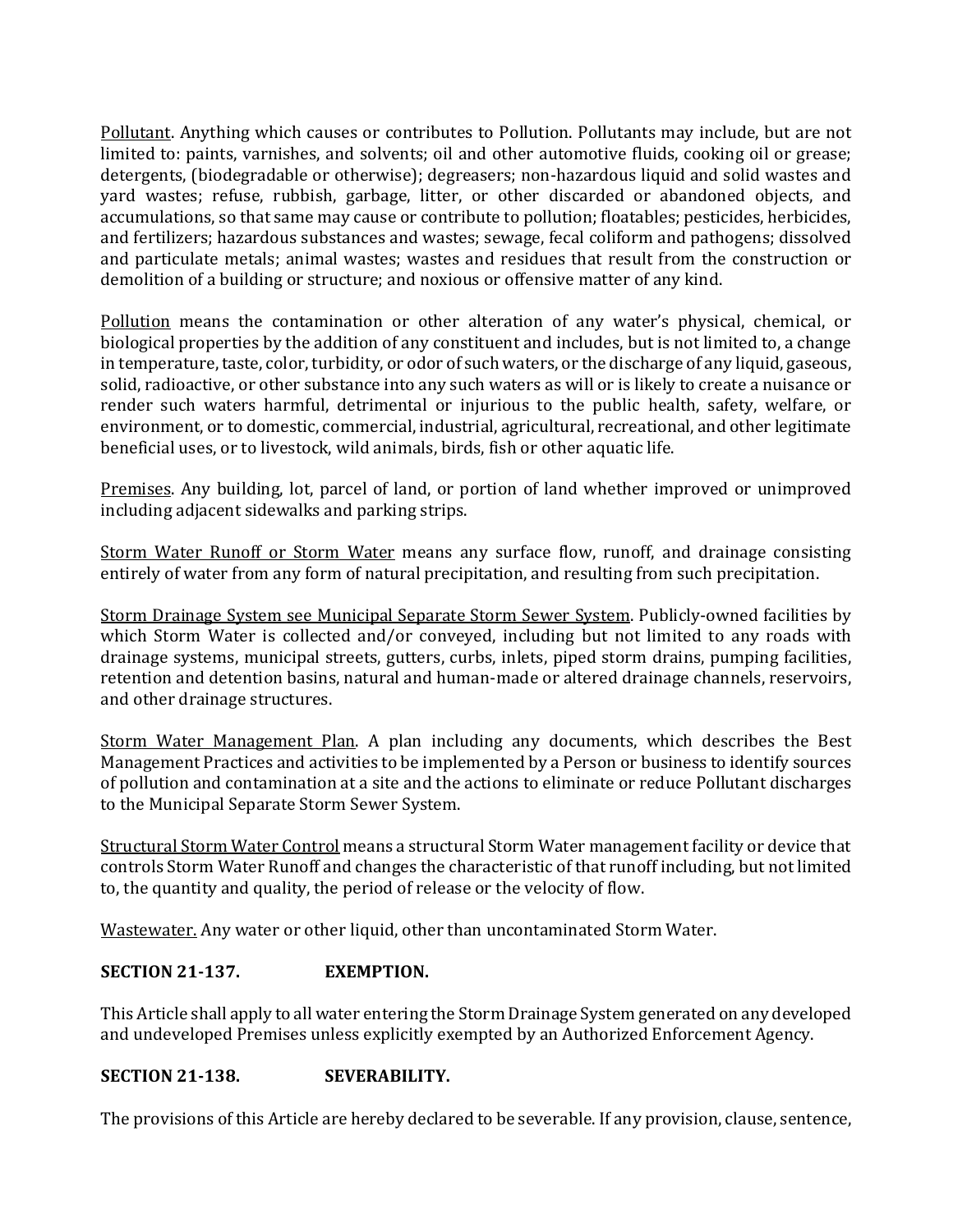or paragraph of this Article or the application thereof to any Person, establishment, or circumstances shall be adjudged invalid by a court of competent jurisdiction, such judgment shall not affect or invalidate the remainder of any section, subsection, paragraph, subdivision or clause of this Article, and such invalidity shall not affect the remaining provisions or application of this Article.

### **SECTION 21-139. ULTIMATE RESPONSIBILITY.**

The standards set forth herein and promulgated pursuant to this Article are minimum standards; therefore this Article does not intend or imply that compliance by any Person will ensure that there will be no contamination, Pollution, or not result in an unauthorized discharge of Pollutants.

#### **SECTION 21-140. DISCHARGE PROHIBITIONS.**

Prohibition of Illicit Discharges.

No Person shall discharge or cause to be discharged into the Municipal Separate Storm Sewer System or into watercourses any materials, including but not limited to, Pollutants or waters containing any Pollutants that cause or contribute to a violation of applicable water quality standards, other than Storm Water.

The commencement, conduct, or continuance of any Illicit Discharge to the Municipal Separate Storm Sewer System is prohibited except as follows:

The following discharges are exempt from discharge prohibitions established by this Article:

- (a) uncontaminated ground water discharges including, but not limited to, pumped ground water, foundation drains, water from crawl space pumps and footing drains; uncontaminated irrigation water including, but not limited to, landscape irrigation and lawn watering runoff; residual street wash water associated with sweeping; discharges or flows from firefighting activities (except training); and naturally occurring discharges such as rising ground waters, uncontaminated ground water infiltration (as defined at 40 CFR 35.2005(20)), springs, diverted stream flows and flows from riparian habitats and wetlands.
- (b) Any Non-Stormwater Discharge to the Municipal Separate Storm Sewer System authorized by a permit issued pursuant to Section 22a-430 or 22a-430b of the Connecticut General Statutes, as amended.

#### Prohibition of Illegal Connections.

- (a) The construction, use, maintenance or continued existence of Illegal Connection to the Storm Drainage System is prohibited.
- (b) This prohibition expressly includes, without limitation, any Illegal Connections made in the past, regardless of whether the connection was permissible under law or practices applicable or prevailing at the time of connection.
- (c) A Person is considered to be in violation of this Article if the Person connects a line conveying sewage to the Municipal Separate Storm Sewer System, or allows such a connection to continue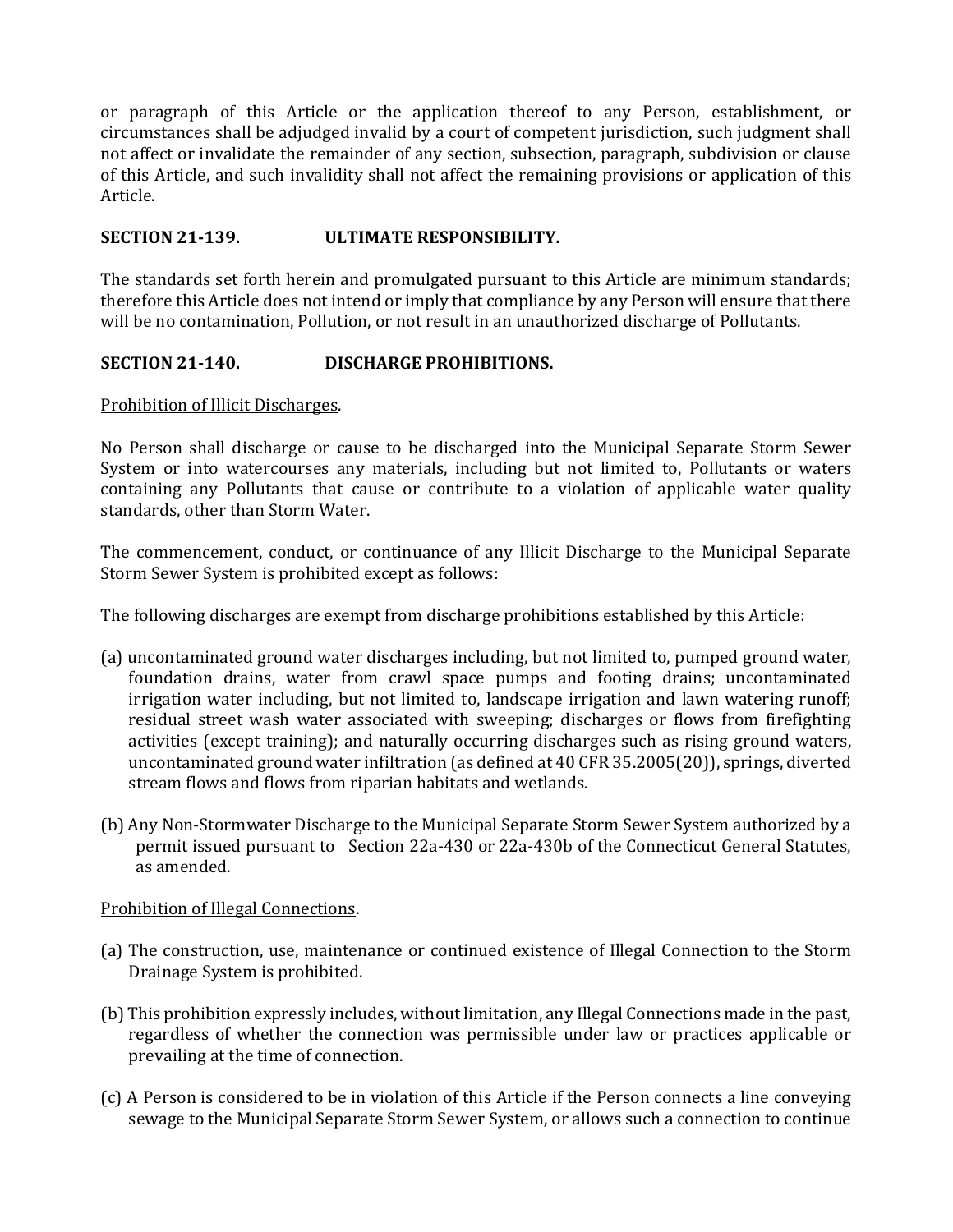unless permitted pursuant to the Storm Management Plan.

## **SECTION 21-141. SUSPENSION OF MUNICIPAL SEPARATE STORM SEWER SYSTEM ACCESS.**

#### Suspension due to Illicit Discharges in Emergency Situations

The Director of Public Works or his designee may, without prior notice, suspend Municipal Separate Storm Sewer System discharge access to any Person when such suspension is necessary to stop an actual or threatened discharge which presents or may present imminent and substantial danger to the environment, or to the health, safety, or welfare of the public, to the Municipal Separate Storm Sewer System, or to the Waters of the United States. If the Director of Public Works or his designee issues a suspension order, or if any Person fails to comply with a suspension order issued hereunder, the Authorized Enforcement Agency may take such steps as it deems necessary to prevent or minimize risk or damage to the environment, the public, the Municipal Separate Storm Sewer System, the Waters of the United States, or to minimize risks and dangers to Persons.

#### Suspension due to the Detection of Illicit Discharge

Any Person discharging to the Municipal Separate Storm Sewer System in violation of this Article may have their Municipal Separate Storm Sewer System access terminated if such termination will abate or reduce an Illicit Discharge. The Authorized Enforcement Agency will notify any Person in violation of the proposed termination of its Municipal Separate Storm Sewer System access. Any Person in violation may petition the Authorized Enforcement Agency for a reconsideration and hearing.

A Person commits an offense if the Person reinstates Municipal Separate Storm Sewer System access to Premises terminated pursuant to this Section, without the prior approval of the Authorized Enforcement Agency.

### **SECTION 12-142. INDUSTRIAL OR CONSTRUCTION ACTIVITY DISCHARGES PURSUANT TO NPDES STORM WATER DISCHARGE PERMIT.**

Any Person who is subject to an industrial or construction activity NPDES Storm Water Discharge Permit shall comply with all provisions of such Permit. Such Person shall be required to submit proof of compliance with such Permit to the Authorized Enforcement Agency on a form acceptable to the Director of Public Works prior to the permitting of discharges to the Municipal Separate Storm Sewer System.

#### **SECTION 12-143. MONITORING OF DISCHARGES.**

(a) Applicability.

This section applies to all Premises, or facilities that have discharges into the Municipal Separate Storm Sewer System associated with industrial activity, including Construction/Demolition activity.

#### (b) Access to Premises; Right of Entry; Inspections.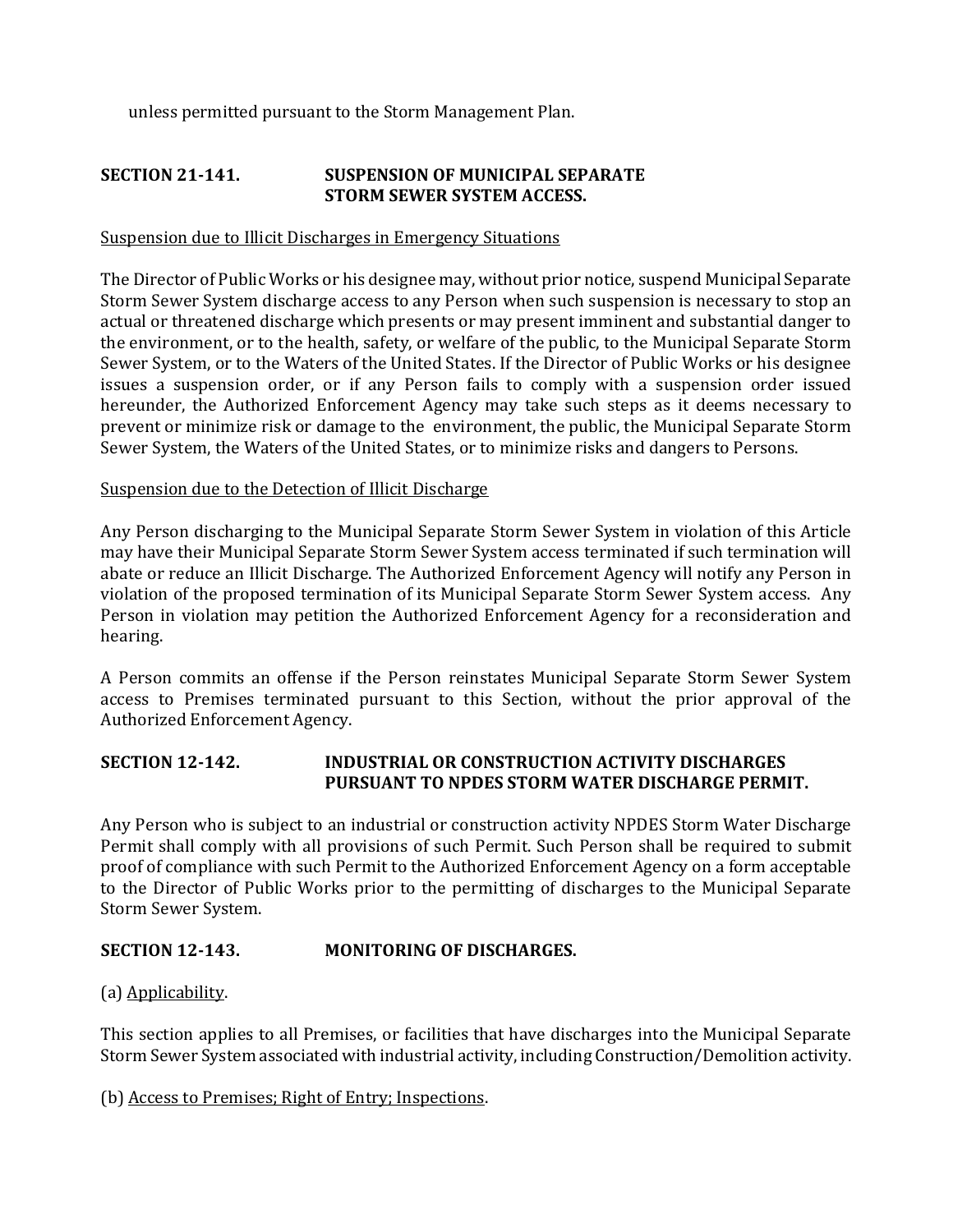(1) The Director of Public Works or his designee shall be permitted to enter onto and inspect any Premises subject to regulation under this Article as often as may be necessary to determine compliance with this Article.

(2) All Persons owning or operating Premises or facilities subject to regulation under this Article shall permit the Director of Public Works or his designee access to all parts of the Premises or facility for the purposes of inspection, sampling, examination and copying of records that must be kept under the conditions of an NPDES permit to discharge Storm Water, and the performance of any additional duties as defined by state and federal law.

(3) The Director of Public Works or his designee shall have the right to, and be permitted to, set up such devices as are necessary in the opinion of the Authorized Enforcement Agency to conduct monitoring and/or sampling of Storm Water discharge.

(4) The Director of Public Works or his designee may require any Person discharging Storm Water subject to regulation under this Article to install monitoring equipment as necessary to detect and eliminate any Illicit Discharge. Sampling and monitoring equipment shall be maintained at all times in a safe and proper operating condition by such Person at such Person's expense. All devices used to measure Storm Water flow and quality shall be properly calibrated to ensure their accuracy.

(5) All Persons causing or responsible for any temporary or permanent obstruction to safe and easy access to the Premises to be inspected and/or sampled shall promptly remove the same at the written or oral request of the Director of Public Works or his designee and such obstruction shall not be replaced. The costs of clearing such obstructions shall be borne by such Person.

(6) Unreasonable delays in allowing the Director of Public Works, or his designee, access to a Premises shall be a violation of a Storm Water discharge permit and of this Article. A Person allowed by a NPDES permit to discharge Storm Water associated with industrial activity shall commit an offense if such Person denies the Director of Public Works or his designee reasonable access to the Premises for the purpose of conducting any activity authorized or required by this Article.

(7) If the Director of Public Works or his designee has been refused access to any part of a Premises from which Storm Water is discharged, and has probable cause to believe that there may be a violation of this Article, or that there is a need to inspect and/or sample as part of an inspection and sampling program designed to verify compliance with this Article or any order issued hereunder, or to protect the overall public health, safety and welfare of the community, or the environment the Director of Public Works or his designee may seek the issuance of a search warrant from any court of competent jurisdiction.

## **SECTION 21-144. REQUIREMENT TO PREVENT, CONTROL, AND REDUCE STORM WATER POLLUTANTS BY THE USE OF BEST MANAGEMENT PRACTICES.**

 The Authorized Enforcement Agency shall adopt regulations and establish requirements identifying Best Management Practices for any activity or operation on any Premises, which may cause or contribute to Pollution or contamination of Storm Water, the Storm Drainage System, or the Waters of the United States. Any Person owning or operating a commercial or industrial facility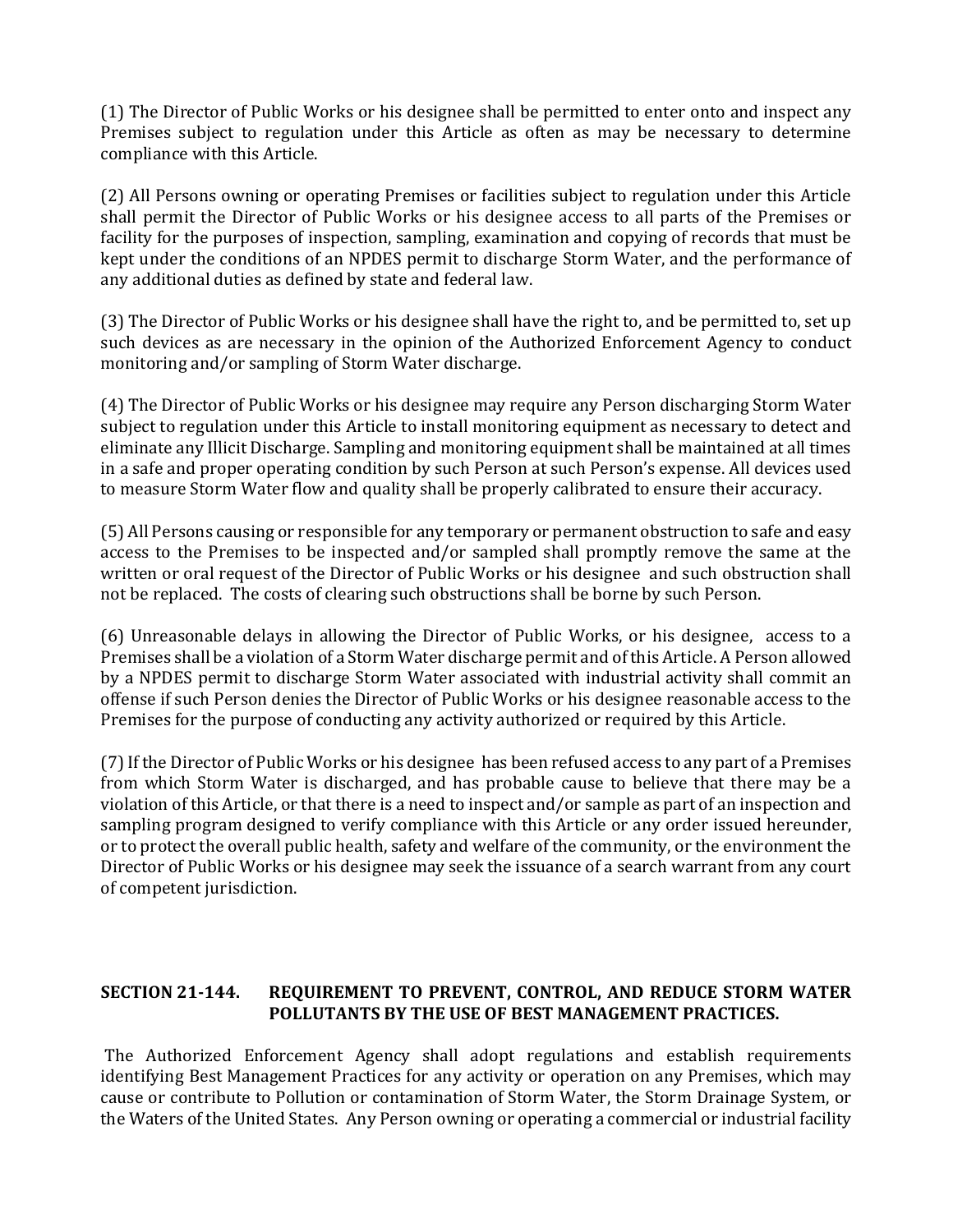or establishment shall provide, at such Person's own expense, such reasonable precautions and protections against accidental discharge of Pollutants, prohibited materials, and other wastes into the Municipal Separate Storm Sewer System, or into watercourses, through the implementation and use of the structural and non-structural Best Management Practices.

Any Person responsible as owner, tenant, or operator of any Premises, which is, or is at risk of becoming, the source of an Illicit Discharge may be required for the protection of the public and for the elimination of Pollution to implement, at said Person's expense, additional structural and nonstructural Best Management Practices to prevent or reduce the discharge of Pollutants into the Municipal Separate Storm Sewer System.

Compliance with all terms and conditions of a valid NPDES permit authorizing the discharge of Storm Water associated with industrial activity, to the extent practicable, shall be deemed compliance with the provisions of this section provided these Best Management Practices shall be part of a Storm Water Pollution Prevention Plan (SWPP) when necessary for compliance with requirements of the NPDES permit.

## **SECTION 21-145. WATERCOURSE PROTECTION.**

Every Person owning or occupying as a tenant any Premises through which a watercourse passes, shall keep and maintain the watercourse within the Premises free of trash, debris, excess vegetation, and other obstacle or obstacles that would pollute, contaminate, or significantly retard the natural flow of water through the watercourse. Any such Person shall also maintain all existing structures owned or controlled by such Person within or adjacent to a watercourse, so that such structures will not represent or become a hazard to the use, function, or physical integrity of such watercourse.

#### **SECTION 12-146. NOTIFICATION OF SPILLS.**

Notwithstanding any other requirements of law, any Person responsible for requesting an emergency response for a Premises shall, upon becoming aware of or having reasonable cause to suspect the release of materials which may as a consequence result in an Illicit Discharge, or the introduction of Pollutants into Storm Water, into the Municipal Separate Storm Sewer System, or into the Waters of the United States, be required to initiate and take all necessary steps to ensure the discovery, containment, and cleanup of such release.

In the event of such a release of Hazardous Materials such Person shall notify the Director of Public Works within 48 hours. Any notifications made by phone or delivered in person must be confirmed by a written notice delivered or mailed to the Director of Public Works within 72 hours of the initial notification. Whenever the discharge of Hazardous Materials or of other prohibited materials emanates from a commercial or industrial operation, any Person owing or operating the same shall retain an on-site written record of the discharge, and of all actions taken to address the same and to prevent any recurrence. Such records shall be required to be retained for at least three years from the date of recording.

#### **SECTION 21-147. VIOLATIONS, ENFORCEMENT, PENALTIES, AND CITATION PROCESS**

(a) Violation.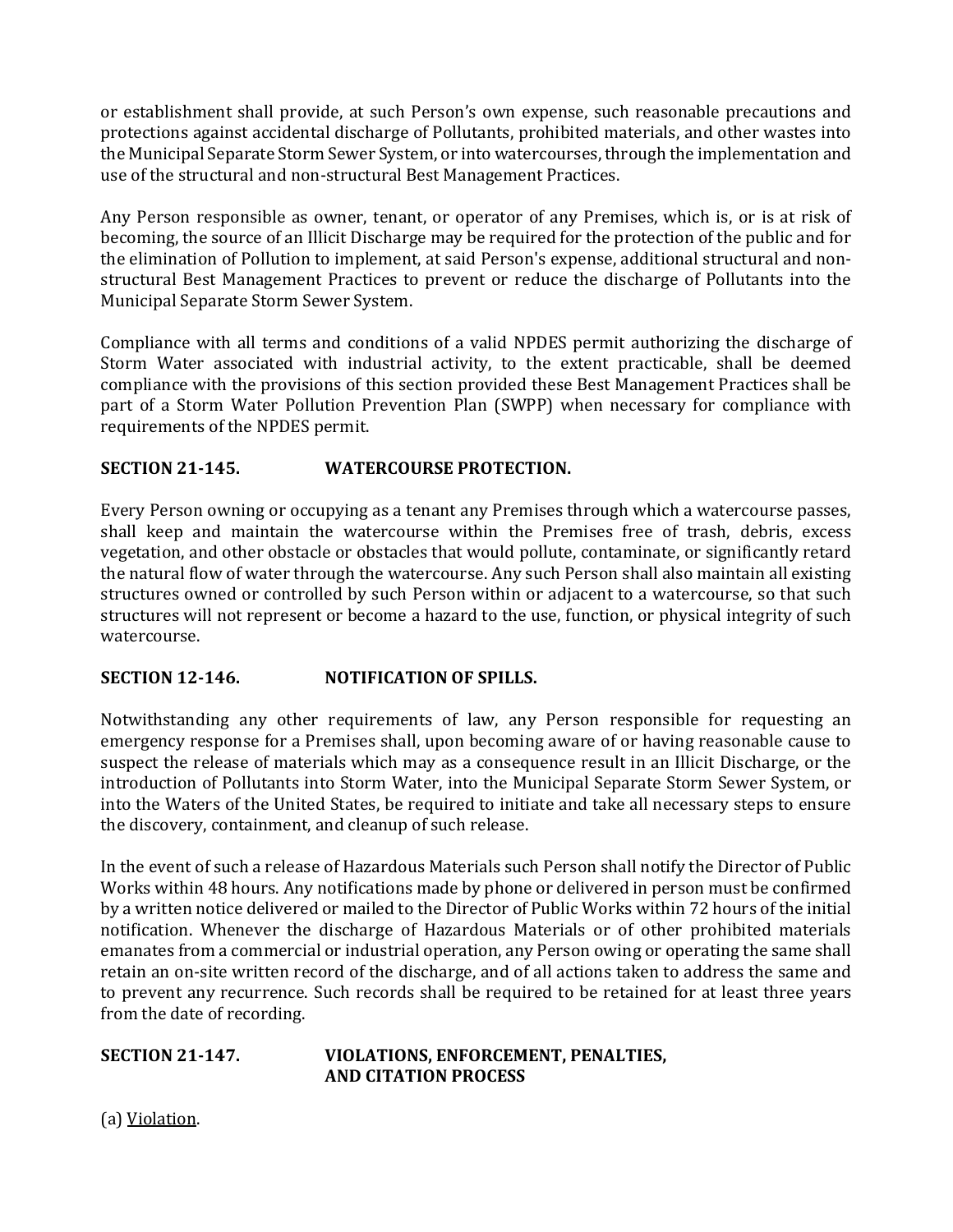It shall be unlawful for any Person to violate any provision or fail to comply with any of the requirements of this Article. Any Person who has violated or continues to violate the provisions of this Article, may be subject to the enforcement actions outlined in this section and sections 1-8 and 1-9 of the Norwich Code of Ordinances, as well as any additional enforcement actions outlined in this Article, or may be restrained by injunction or otherwise abated in the manner provided by law. The provisions of section 1-9 of the Norwich Code of Ordinances requiring the issuance of a written warning providing notice of the specific violation before the issuing of a citation shall not apply to citations issued pursuant to this Article.

In the event a violation constitutes an immediate danger to public health or public safety, the Director of Public Work, or his designee is authorized to enter upon the subject private property, without giving prior notice, to take any and all measures necessary to abate the violation and/or restore the property. The Director of Public Works is authorized to seek cost of the abatement as outlined in Section 21-150.

## (b) Citation of Notice of Violation

Whenever the Director of Public Work, or his designee finds that a Person has violated a prohibition or failed to meet a requirement of this Article, the Director of Public Works or his designee may order compliance by written citation delivered in person or by the United States Postal Services by certified mail, return receipt requested to such Person or to the occupant or owner of the Premises if different. Such citation shall contain the following:

- (1) The name and address of such violators;
- (2) The address when available or a description of the building, structure, Premises, or parcel of land upon which the violation is occurring or has incurred;
- (3) A statement specifying the nature of the violation;
- (4) A description of the remedial measures necessary to restore compliance with this Article and a time schedule for the completion of such remedial action. It shall not be the responsibility of Norwich, the Director of Public Works or his designee to formulate or design any remedial systems;
- (5) A statement of the amount of the fines, penalties, costs or fees due;
- (6) A statement that the cited person may contest liability before a hearing officer by delivering in person or by mail written notice within 10 days from the date of receipt of the written citation;
- (7) A statement that if a hearing is not demanded, an assessment and judgment shall be entered against the cited person;
- (8) A statement that such judgment may issue without further notice.

Such citation or any notice of violation may require without limitation:

- (1) The performance of monitoring, analyses, and reporting;
- (2) The elimination of Illicit Discharges and Illegal Connections;
- (3) That the violating discharges, practices, or operations shall cease and desist;
- (4) The abatement or remediation of Storm Water pollution or contamination hazards and the restoration of any affected property; and
- (5) Payment of cost to cover administrative and abatement cost;
- (6) The implementation of pollution prevention practices acceptable to Norwich;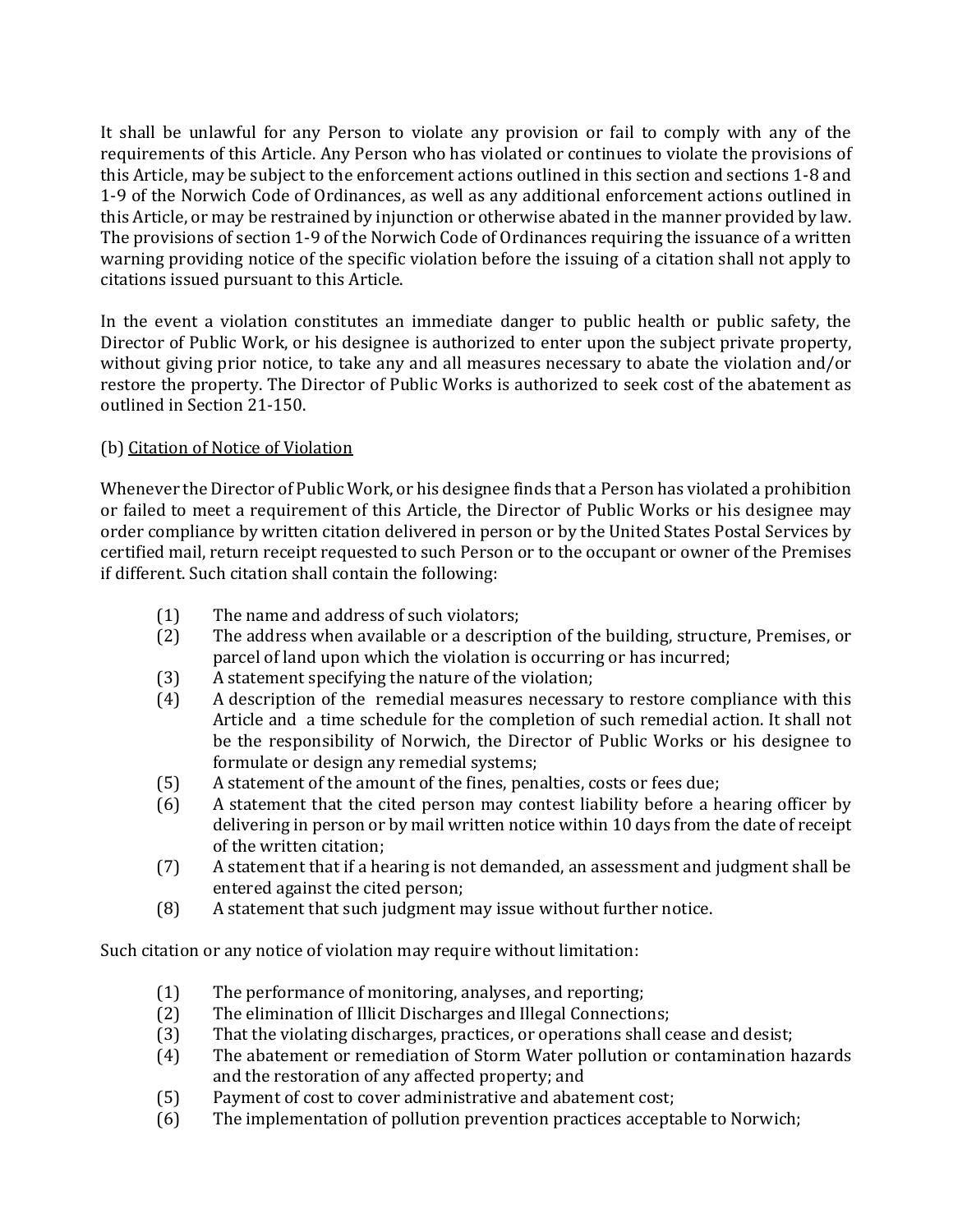- (7) The suspension of any discharge to the Municipal Separate Storm Sewer System consistent with Section 21-141 of this Article;
- (8) The implementation of source control and/or implementation of Best Management Practices in treatment;
- (9) The reporting of the violation to the Connecticut Department of Energy and Environmental Protection (CTDEEP) and/or the United States Environmental Protection Agencies (EPA).

If abatement of a violation and/or restoration of affected Premises is required, the citation shall set out a time deadline within which the required remediation or restoration must be completed. When such abatement or elimination of the violation is not possible within 60 days of source confirmation, a schedule for the abatement of the violation and/or restoration of the affected premises must be established for a period not to exceed 180 days.

### **SECTION 21-148. APPEAL AND ENFORCEMENT OF CIATATION.**

The provisions of Section 1-9 of the Norwich Code of Ordinances with respect to the appeal from or the enforcement of citations shall apply to citations issued pursuant to this Article.

#### **SECTION 21-149. ENFORCEMENT MEASURES AFTER APPEAL.**

If the violation has not been corrected pursuant to the requirements set forth in the citation, or, in the event of an appeal, upon a decision upholding the decision of the Authorized Enforcement Agency, the Director of Public Works or his designee with such contractual support that they may require, may enter upon the subject private property and are authorized to take any and all measures necessary to abate the violation and/or restore the property. It shall be unlawful for any Person, owner, agent or Person in possession of any Premises to refuse to allow entrance upon the Premises for the purposes set forth herein.

## **SECTION 21-150. COST OF ABATEMENT OF THE VIOLATION.**

Within 30 days after abatement of the violation, the owner of the Premises will be notified of the cost of abatement, including administrative costs. The owner of the Premises may file a written protest to the Director of Public Works objecting to the assessment or to the amount of the assessment within 30 days. A hearing on the abatement assessment appeal shall be scheduled before a hearing officer within 60 days from the date of receipt of the notice of appeal. The alleged violator or his designee may be present at such hearing to present their position as to why the assessment or the amount of the assessment is unfair or unwarranted.

If the amount due is not paid within 30 days after receipt of notice of the same, or an appeal is taken but not sustained, the charges shall become a special assessment against the property and shall constitute a lien on the property in the amount of the assessment after the expiration of the appeal period.

### **SECTION 21-151. INJUNCTIVE RELIEF.**

It shall be unlawful for any Person to violate any provision or fail to comply with any of the requirements of this Article. If a Person has violated and continues to violate the provisions of this